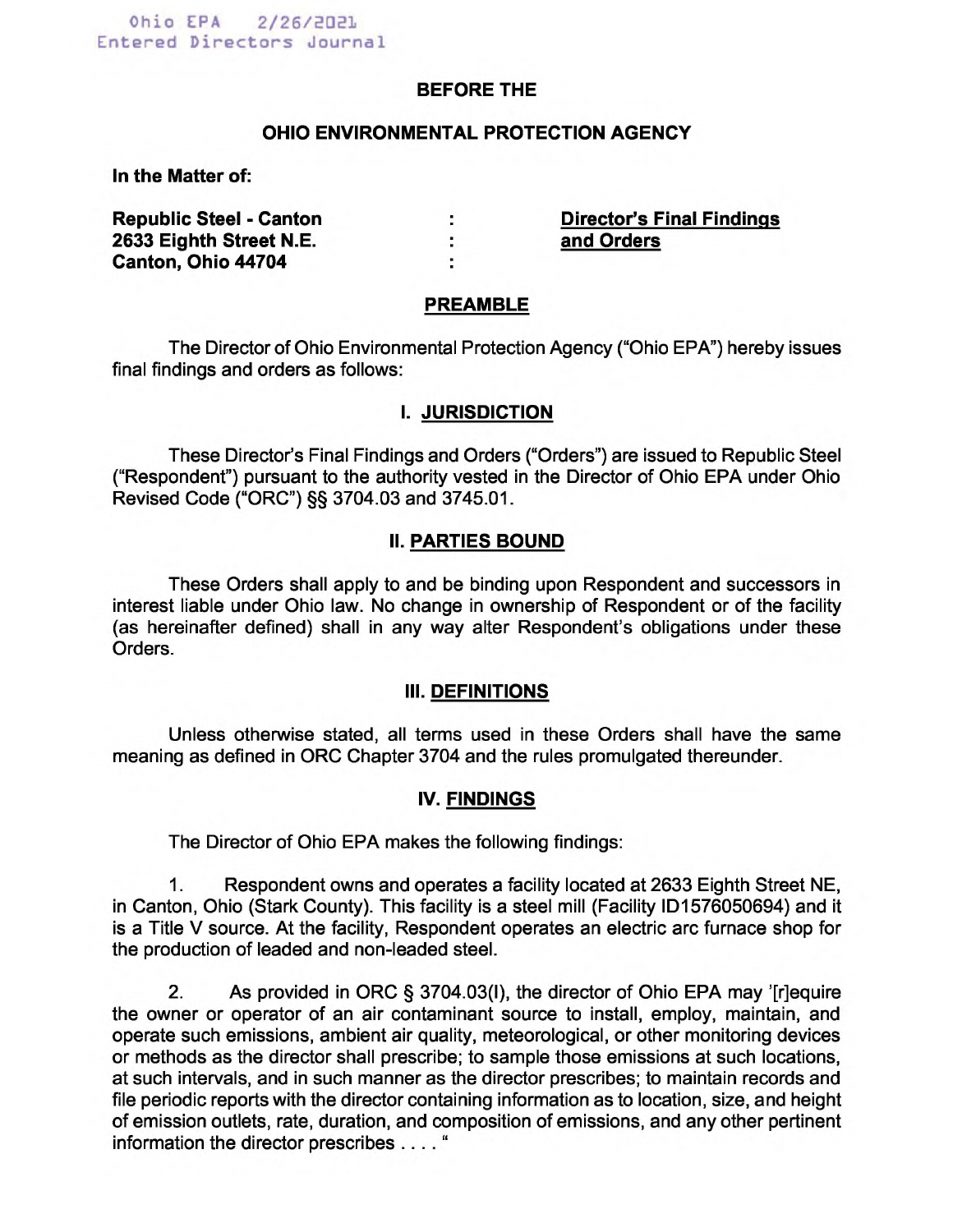3. On June 29, 2018 and May 14, 2019, Ohio EPA issued Orders and on July 10, 2018, the Director issued a Resumption of Leaded Steel Production letter to Respondent. Amongst other things, these Orders and letter required Respondent to perform lead ambient air monitoring.

4. U.S. EPA develops National Ambient Air Quality Standards (NAAQS) for air pollutants to protect public health and welfare. U.S. EPA has adopted NAAQS for Particulate Matter, Sulfur Dioxide, Carbon Monoxide, Nitrogen Oxides, Ozone, and Lead.

5. U.S. EPA requires states to operate an air quality monitoring network to measure air quality in various areas of the state to determine whether the air quality in the state is in compliance with the NAAQS.

6. To determine whether a monitor is measuring air quality consistent with the NAAQS, it must be sampling ambient air that is representative of air quality on a daily basis.

7. U.S. EPA does not have an approved continuous monitor for measuring ambient air quality for lead. Sampling for lead to measure compliance with the NAAQS operates on a twenty-four-hour cycle. U.S. EPA allows states to operate the air quality monitor on 1 in 6 day, 1 in 3 day or every day frequency to measure conformance with the NAAQS.

8. Ohio EPA through the Canton Public Health Department (CPHD), Ohio EPA's contractual agent in Stark county for Air Pollution, operates an ambient lead monitor to measure compliance with the NAAQS for lead on Georgetown Road in the vicinity of Respondent's facility.

9. In 2020, Respondent scheduled leaded steel heats during days when the Ohio EPA lead NAAQS monitor was not operating to avoid having an impact on the monitor. As a result, the monitor on Georgetown Road is not measuring air quality that is representative of air quality on a daily basis.

10. By letter dated February 26, 2021, Ohio EPA notified Respondent that the ambient air monitoring frequency was being increased starting in March of 2021.

11. The Director has given consideration to, and based her determination on, evidence relating to the technical feasibility and economic reasonableness of complying with the following Orders and their relation to benefits to the people of the State to be derived from such compliance.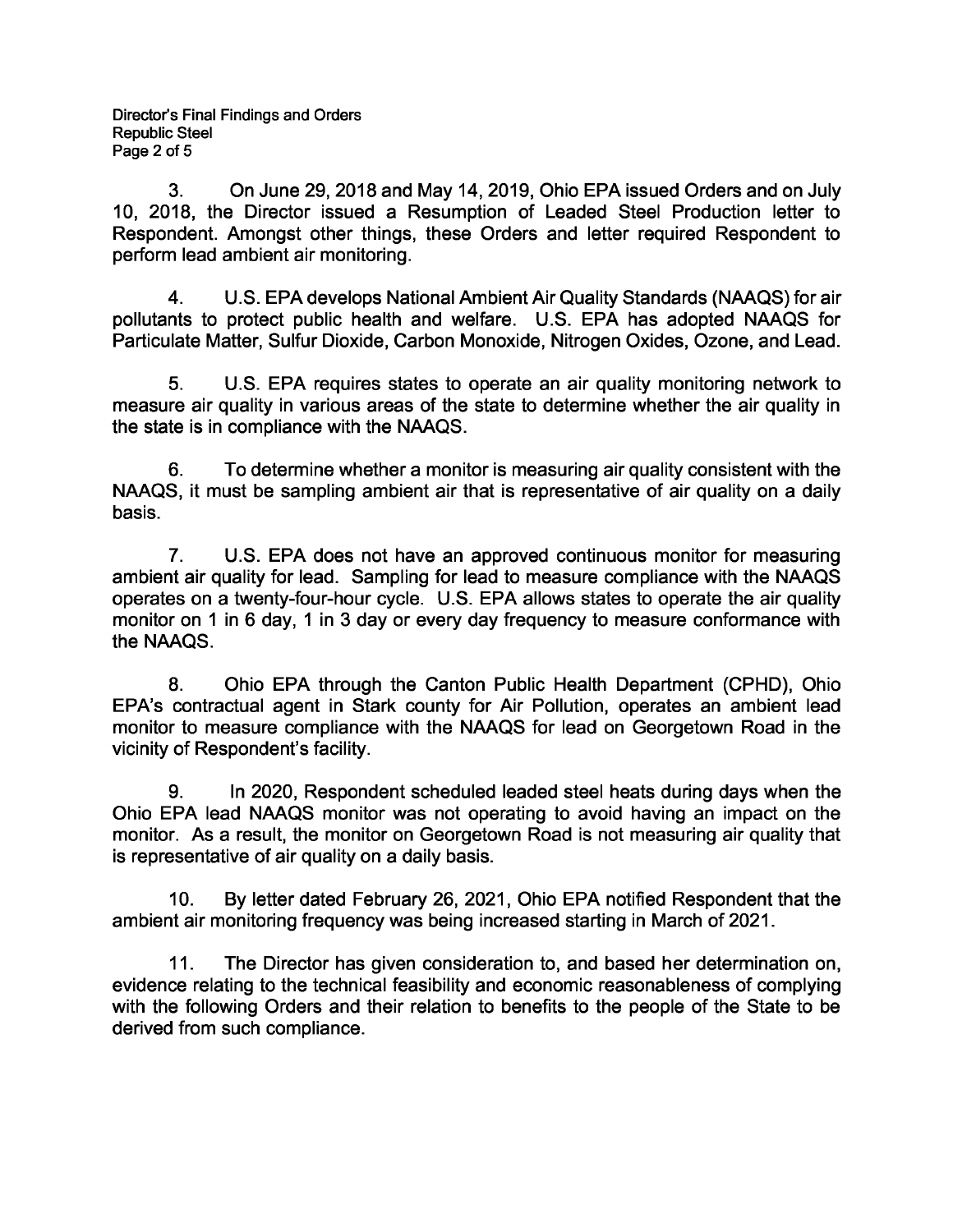## **V. ORDERS**

The Director hereby issues the following Orders:

1. Beginning March 1, 2021, Respondent shall schedule and process leaded and unleaded steel without regard to the schedule for the operation of the lead NAAQS monitor on Georgetown Rd.

2. No later than 10 days after the end of the month, Respondent shall submit to Ohio EPA and CPHD, in accordance with Section VIII of these Orders, leaded and nonleaded steel production data, to include: the date, time, location (caster) and length of each leaded and non-leaded heat.

3. Respondent no longer is required to notify Ohio EPA and CPHD in advance of leaded steel production as required by Order 6(a) of the May 14, 2019 Director's Final Findings and Orders.

## **VI. TERMINATION**

Respondent's obligations under these Orders shall terminate when Respondent certifies in writing and demonstrates to the satisfaction of Ohio EPA that Respondent has performed all obligations under these Orders, these obligations have been embedded in operation permits, if necessary, and the Chief of Ohio EPA's Division of Air Pollution Control acknowledges, in writing, the termination of these Orders. If Ohio EPA does not agree that all obligations have been performed, then Ohio EPA will notify Respondent of the obligations that have not been performed, in which case Respondent shall have an opportunity to address any such deficiencies and seek termination as described above.

The certification shall contain the following attestation: "I certify that the information contained in or accompanying this certification is true, accurate and complete."

This certification shall be submitted by Respondent to Ohio EPA and shall be signed by a responsible official of Respondent. For purposes of these Orders, a responsible official is as defined in OAC Rule 3745-77-01(II) for a corporation, or a corporate officer who is in charge of a principal business function of Respondent.

# **VII. OTHER APPLICABLE LAWS**

All actions required to be taken pursuant to these Orders shall be undertaken in accordance with the requirements of all applicable local, State and federal laws and regulations. These Orders do not waive or compromise the applicability and enforcement of any other statutes or regulations applicable to Respondent.

# **VIII. NOTICE**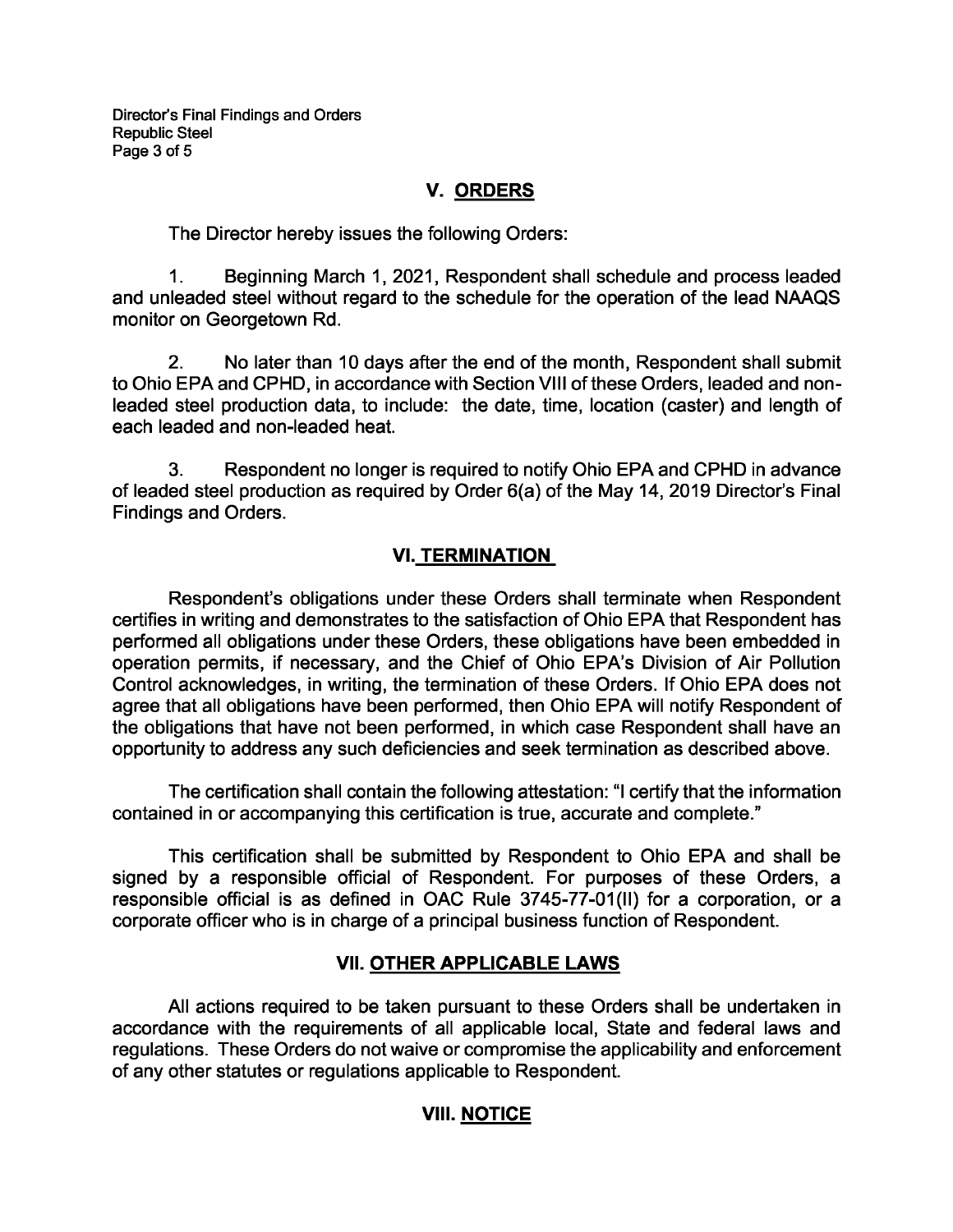Director's Final Findings and Orders Republic Steel Page 4 of 5

All documents required to be submitted by these orders shall be submitted electronically by Respondent via the Air Services Portal and emails to CPHD and Ohio EPA. The specific recipients will be provided to Republic Steel.

## **IX. RESERVATION OF RIGHTS**

Nothing contained herein shall be construed to prevent Ohio EPA from seeking legal or equitable relief to enforce the terms of these Orders or from taking other administrative, legal or equitable action as deemed appropriate and necessary, including seeking penalties against Respondent for noncompliance with these Orders and/or for the violations described herein. Nothing contained herein shall be construed to prevent Ohio EPA from exercising its lawful authority to require Respondent to perform additional activities pursuant to ORC Chapter 3704 or any other applicable law in the future. Nothing herein shall restrict the right of Respondent to raise any administrative, legal or equitable claim or defense with respect to such further actions which Ohio EPA may seek to require of Respondent. Nothing in these Orders shall be construed to limit the authority of Ohio EPA to seek relief for violations not addressed in these Orders.

# **X. APPEAL RIGHTS**

You are hereby notified that this action of the Director is final and may be appealed to the Environmental Review Appeals Commission pursuant to Section 3745.04 of the Ohio Revised Code. The appeal must be in writing and set forth the action complained of and the grounds upon which the appeal is based. The appeal must be filed with the Commission within thirty (30) days after notice of the Director's action. The appeal must be accompanied by a filing fee of \$70.00 which the Commission, in its discretion, may reduce if by affidavit you demonstrate that payment of the full amount of the fee would cause extreme hardship. Notice of the filing of the appeal shall be filed with the Director within three (3) days of filing with the Commission. Ohio EPA requests that a copy of the appeal be served upon the Ohio Attorney General's Office, Environmental Enforcement Section. An appeal may be filed with the Environmental Review Appeals Commission at the following address:

> Environmental Review Appeals Commission 30 East Broad Street, 4th floor Columbus, OH 43215

# **XI. EFFECTIVE DATE**

The effective date of these Orders is the date these Orders are entered into the Ohio EPA Director's journal.

### **IT IS SO ORDERED:**

Ohio Environmental Protection Agency